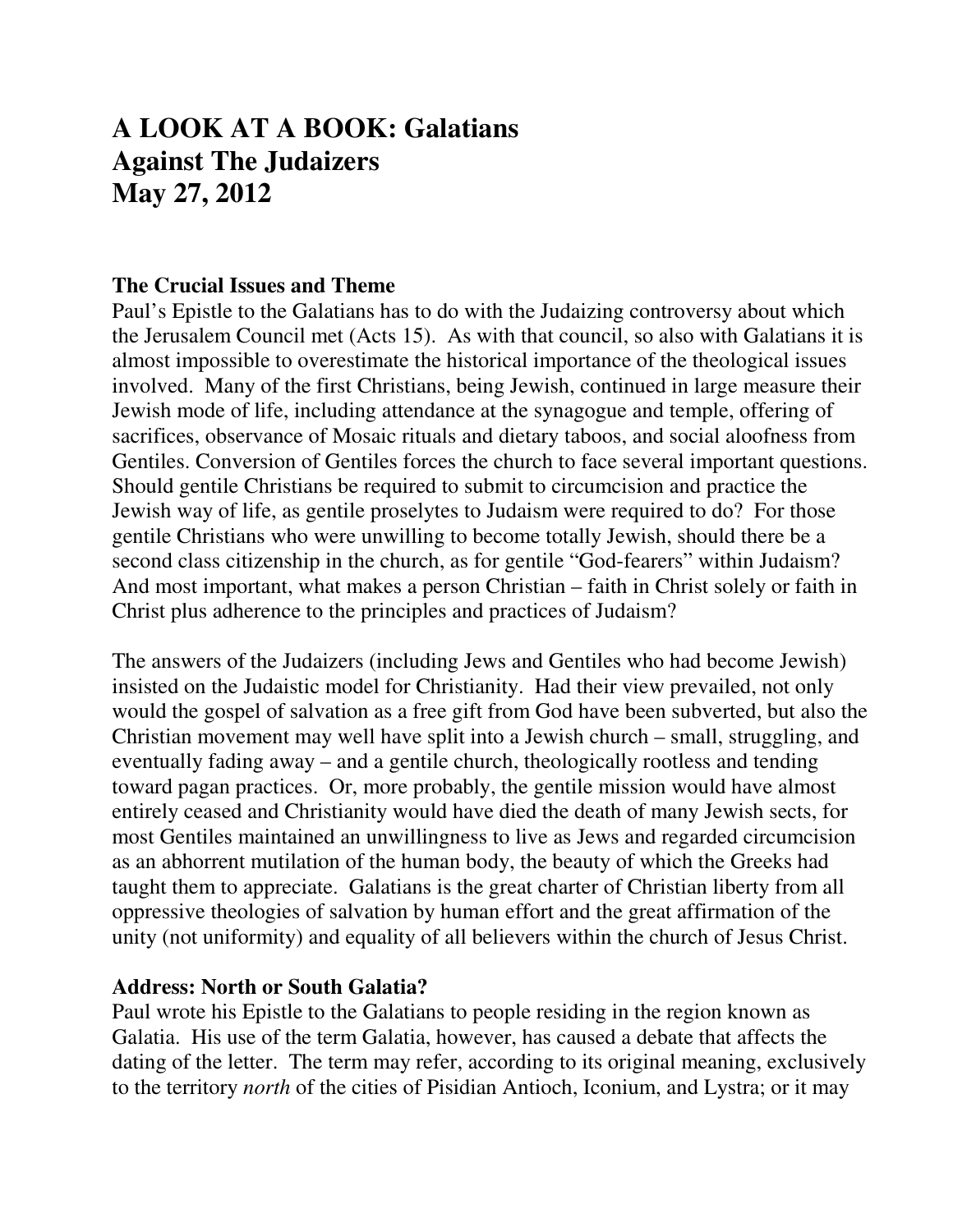also include those cities, for the Romans had added southern districts when they made (North) Galatia a province.

According to the North Galatian theory, Paul addressed the letter to Christians in North Galatia, which he did not visit till his second journey on his way from Pisidian Antioch to Troas. Under this view, the letter could not have been written till some time after the beginning stage of the second journey and, therefore, after the Jerusalem Council of Acts 15, which preceded the second journey. Then the visit to Jerusalem which Paul describes in Galatians 2 probably refers to the very recent Jerusalem Council. Perhaps the strongest argument for the North Galatian theory, with its late dating, are the original restriction of the term Galatia to the northern territory and the similarity of the statements by Paul concerning justification by faith to what he says in Romans, which he certainly wrote at a later date.

Against the North Galatian theory is the fact that Luke nowhere suggests that Paul evangelized North Galatia. It is doubtful Paul visited that territory on his second journey, for "the region of Phrygia and Galatia" in Acts 16:6 most naturally refers to the southern territory – a traversing of North Galatia would have required a prohibitively wide detour to the northeast. And elsewhere in his epistles Paul consistently uses geographical terms in an imperial sense, which would allow South Galatia in his Epistle to the Galatians.

| <b>North Galatian Theory</b>     | <b>South Galatian Theory</b>     |
|----------------------------------|----------------------------------|
| Paul's first missionary journey  | Paul's first missionary journey  |
| Jerusalem Council                | <b>Writing of Galatians</b>      |
| Paul's second missionary journey | Jerusalem Council                |
| <b>Writing of Galatians</b>      | Paul's second missionary journey |

According to the usual form of the South Galatian theory, Paul addressed his first epistle to the churches of South Galatia just after the first missionary journey, but before the Jerusalem Council. An argument in favor of a South Galatian address and early date is that if Paul had written the letter after the Jerusalem Council, he would probably have capitalized on that council's decree favoring gentile Christian freedom from the Mosaic law, the main topic under discussion in Galatians. It is also doubtful Peter would have vacillated, as he did according to Galatians 2:11ff., after the Jerusalem Council, where he strongly supported the position of freedom from the Mosaic law.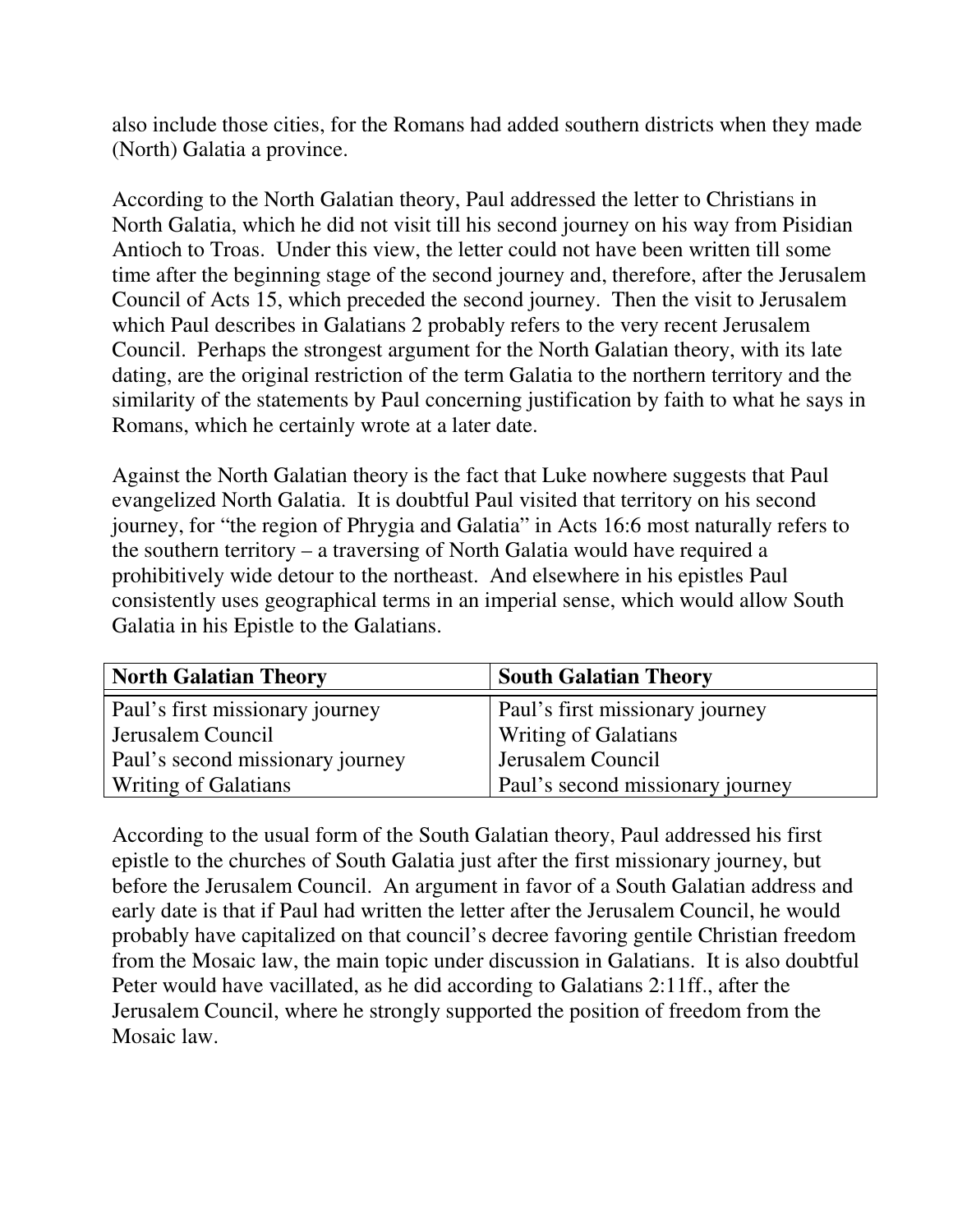## **Introduction**

The epistle opens with a greeting in which Paul stresses his apostleship, for he wishes to establish his authority against the Judaizers. In place of the usual thanksgiving for his readers, Paul immediately and violently introduces the reason for his writing. He is shocked the Galatian Christians are deserting to another gospel, which is not really gospel ("good news") at all. Read Galatians 1:1-10.

## **Autobiographical Argument**

Paul now puts forward an autobiographical argument for the gospel of God's grace over against the Judaizing message, which required adherence to the Mosaic law for salvation. He states that the gospel of free grace came to him by direct revelation from Jesus Christ. Since the gospel of grace could not have come from his background or from his contacts in Jerusalem, it must have come from God. When he again visited Jerusalem after fourteen years (either from his conversion or from his first visit to Jerusalem), the leaders there – James, Peter, and John – formally acknowledged the correctness of the gospel of grace he preached to the Gentiles. They did so by giving him the right hand of fellowship. Furthermore, they did not require Titus, his gentile companion, to be circumcised.

On coming to Antioch in Syria, Peter at first ate with gentile Christians, but then yielded to pressure from the Judaizers. Paul publicly rebuked him. The implication is that Peter yielded to the rebuke. If not, Paul would hardly have brought up the incident as an argument in his favor. The fact that even Peter stood rebuked by Paul demonstrated the authority of Paul's gospel of grace. Read Galatians 1:11-2:21.

## **Theological Argument**

Paul now develops his theological argument. If a person is *converted* by faith, why not *continue* by faith rather than by the law? Abraham was justified before the law was given, so even in the Old Testament righteousness came by faith, not by the law. The law can only curse or condemn, because no one obeys it entirely. Christ died to deliver us from the law and its inevitable curse. The fact God made His covenant with Abraham before He gave the law through Moses suggest the Abrahamic covenant is more basic than the law. The law, then, did not annul it. The nature of the Abrahamic covenant was – on God's side – a promise to bless Abraham's seed and – on man's side – acceptance of God's promise by faith. Abraham's seed is Christ plus all those incorporated into Him by following Abraham's example of faith.

The law did have a purpose, but only a temporary one. It was to lead us to Christ, as ancient slave-tutors led children in their charge to school. The law accomplished this purpose by making us keenly aware of human inability to become righteous. Being under the law, therefore, was like being minors or slaves.